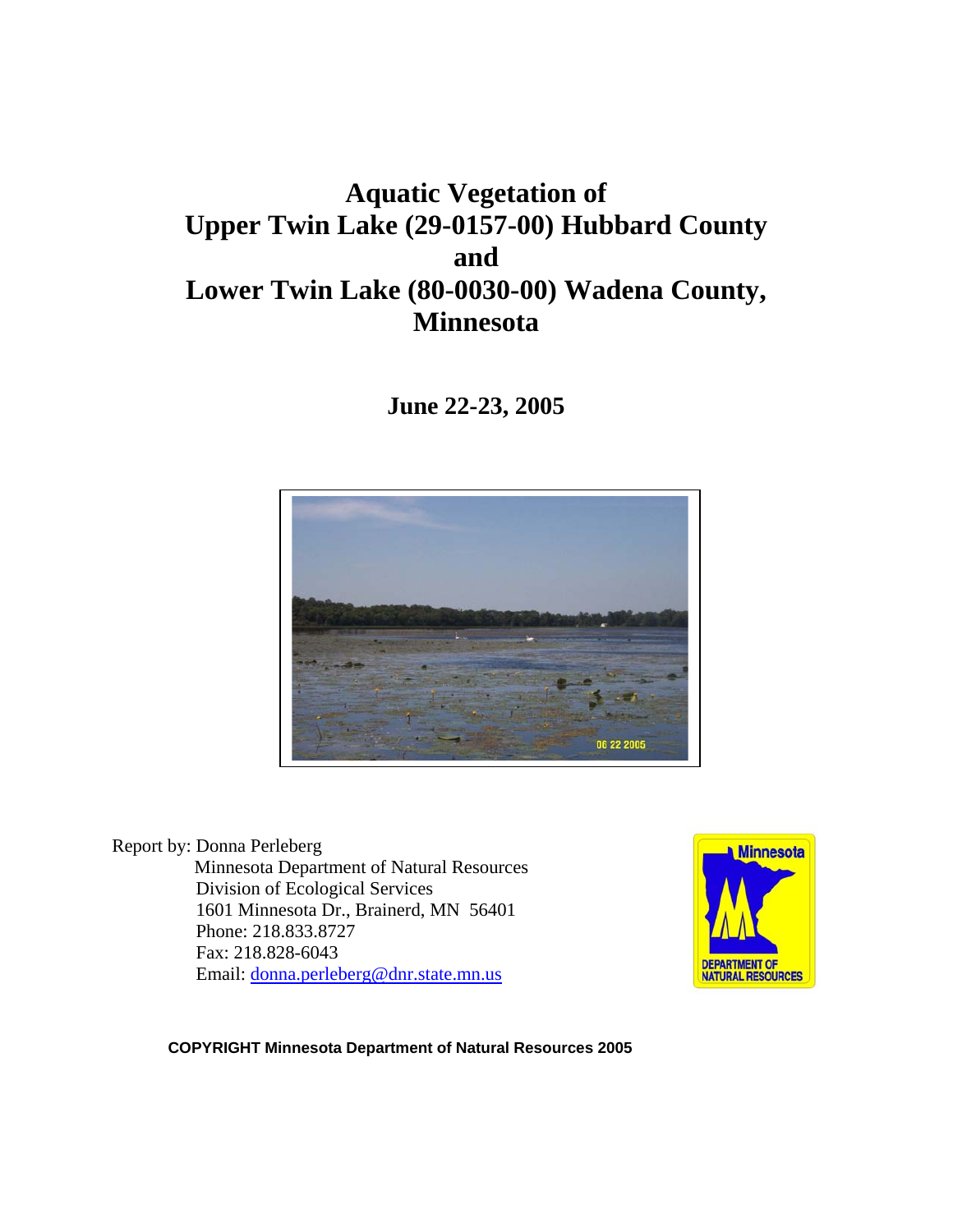## **Acknowledgments**

Lake sampling: Josh Knopik and Michele Mattson MnDNR Division of Ecological Services, Brainerd

Data Entry: Michele Mattson and Cody Peterson, MnDNR Division of Ecological Services

Funding: Collection of these data was made possible by support from the Heritage Enhancement Fund.

#### **This report should be cited as:**

Perleberg, D. 2005. Aquatic vegetation of Upper Twin Lake, Hubbard County, Minnesota (DOW 29-0157-00) and Lower Twin Lake, Wadena County, Minnesota (DOW 80-0030-00), June 22-23, 2005. Minnesota Department of Natural Resources, Ecological Services Division, 1601 Minnesota Dr., Brainerd, MN 56401. 17 pp.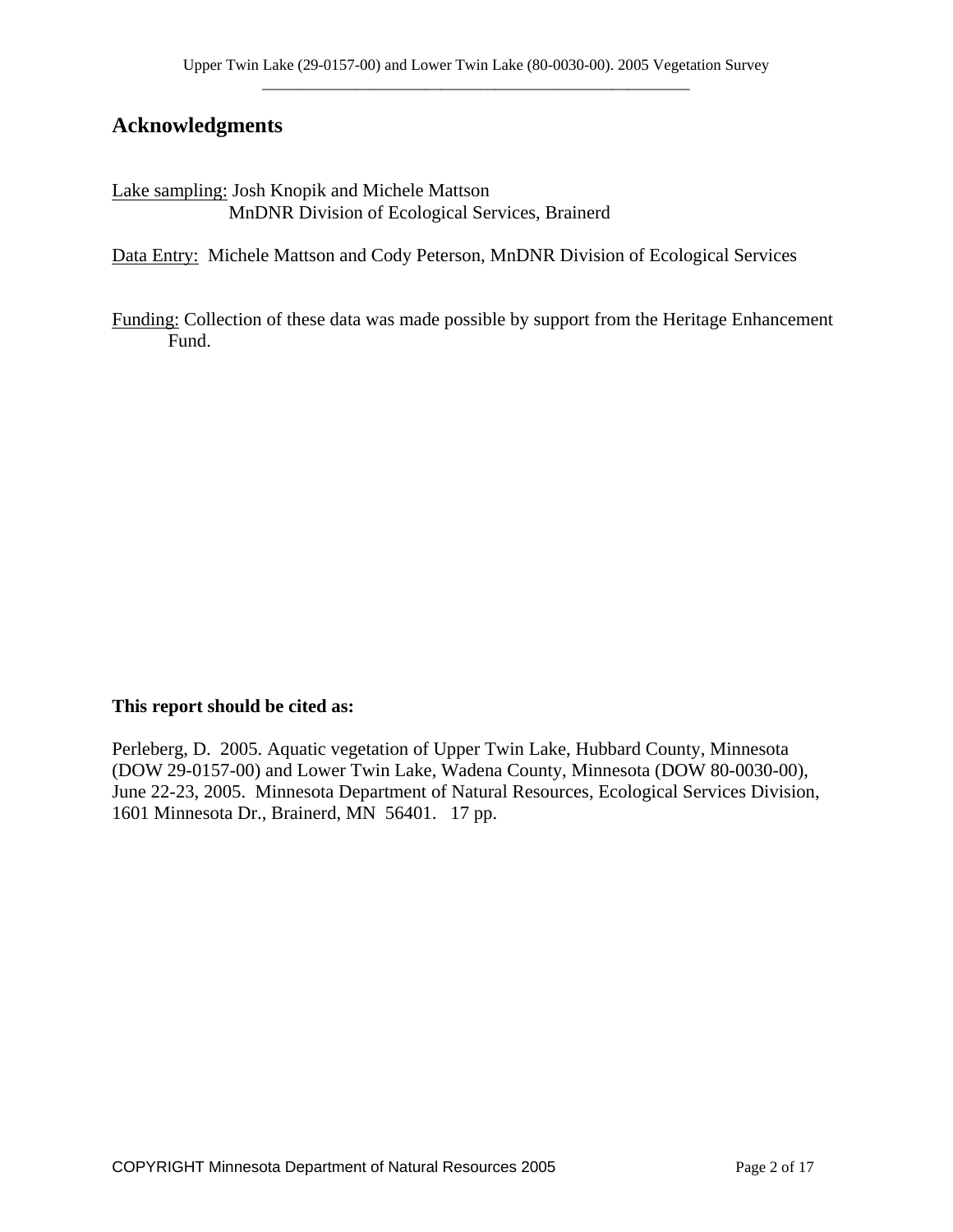## **Summary**

Upper and Lower Twin Lakes are relatively small, shallow lakes located south of Park Rapids, Minnesota. Vegetation surveys were conducted on June 22 and 23, 2005 to assess the aquatic plant community and provide quantitative estimates of the frequency at which the common submerged plant species occur.

A total of 29 native aquatic plant species were recorded in the lakes, including five emergent, four floating-leaved, two free-floating and 18 submerged species. Wild rice (*Zizania aquatica*) was present in over half of the Lower Twin Lake sites and yellow waterlily (*Nuphar variegata*) was common in both lakes. Submerged vegetation occurred across the entire area of Upper Twin Lake to a maximum depth of 10 feet and in about one-third of Lower Twin Lake to a depth of 12 feet. Within the depth zone from shore to 12 feet, 94 percent of the Upper Twin sites and 95 percent of the Lower Twin sites contained vegetation.

The most common native submerged species were Canada waterweed (*Elodea canadensis*), flatstem pondweed (*Potamogeton zosteriformis*), northern watermilfoil (*Myriophyllum sibiricum*), coontail (*Ceratophyllum demersum*) and muskgrass (*Chara* sp.). These species occurred in more than 20 percent of the sites in at least one of the lakes. The non-native submerged species, curly-leaf pondweed (*Potamogeton crispus*) was also present and abundant but it was not the dominant species in either lake.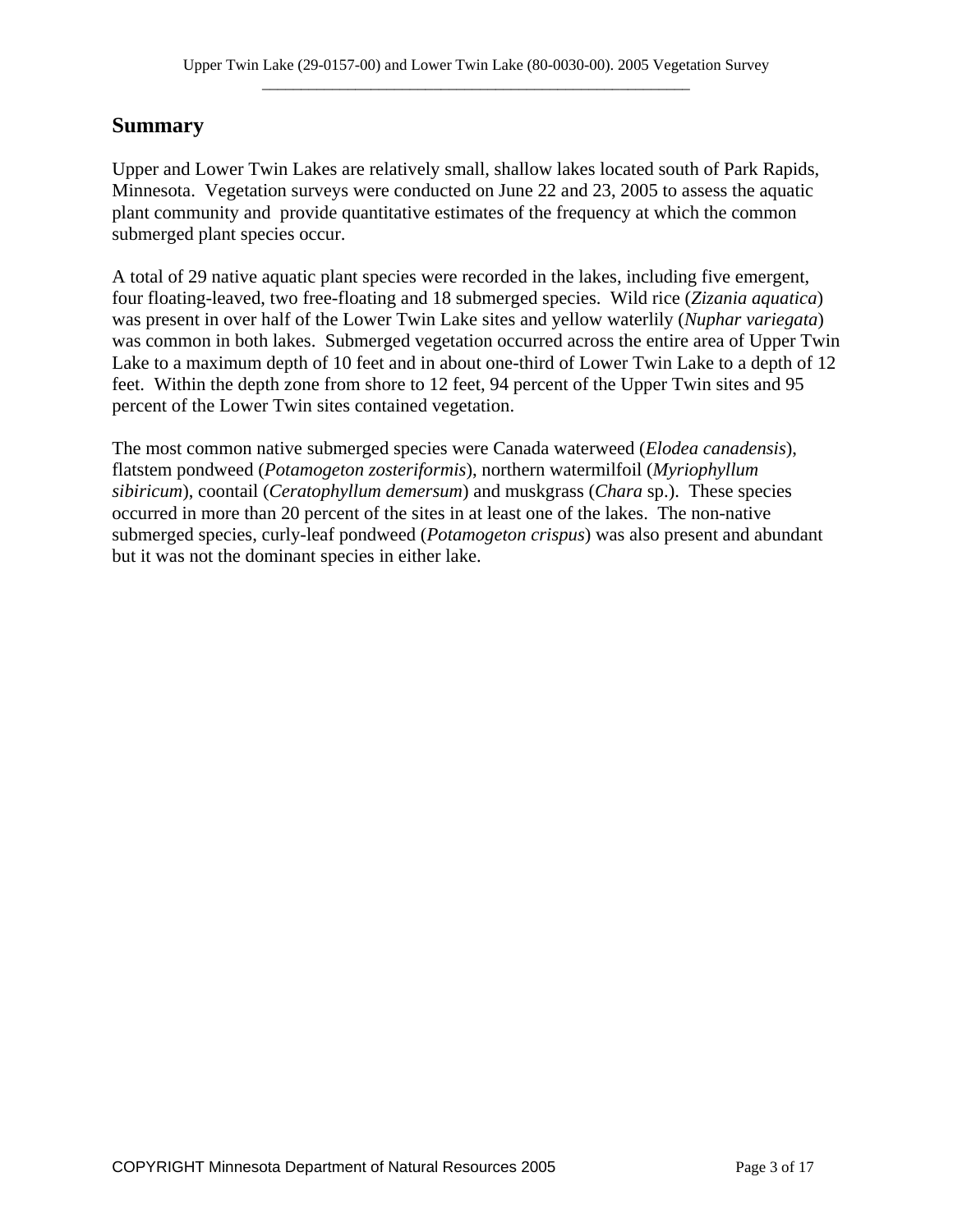## **Introduction**

Upper Twin Lake (DOW 29-0157-00) and Lower Twin Lake (DOW 80-0030-00) are located about eight miles south of Park Rapids, Minnesota within the [Laurentian](http://www.dnr.state.mn.us/ecs/index.html)  [Mixed Forest Province](http://www.dnr.state.mn.us/ecs/index.html) ecological region (Fig. 1).

The lakes lay at the northern edge of the Crow Wing River Watershed. The Shell River enters the north end of Upper Twin and flows out of the south end of Lower Twin (Fig. 2). The lakes are connected by a channel where the Shell River flows between them.

Some uplands adjacent to Upper and Lower Twin Lakes remain forested but large areas have been converted to agriculture (Fig. 2). A large wetland complex occurs at



the north end of Upper Twin and that lake remains relatively undeveloped. Residential homes



occur around all of Lower Twin except for a marshy area on the southeast side. A public boat launch is located on the Shell River in the channel connecting the two lakes (Fig. 3).

Upper Twin is entirely shallow lake with a surface area of about 225 acres and a maximum depth of 12 feet (Fig. 3). Lower Twin is larger and deeper with a surface area of 391 acres and a maximum depth of 26 feet (Fig. 3).

Both lakes are described as eutrophic (high nutrients). Midsummer water clarity averages 6.5 feet in Upper Twin and 6.3 feet in Lower Twin as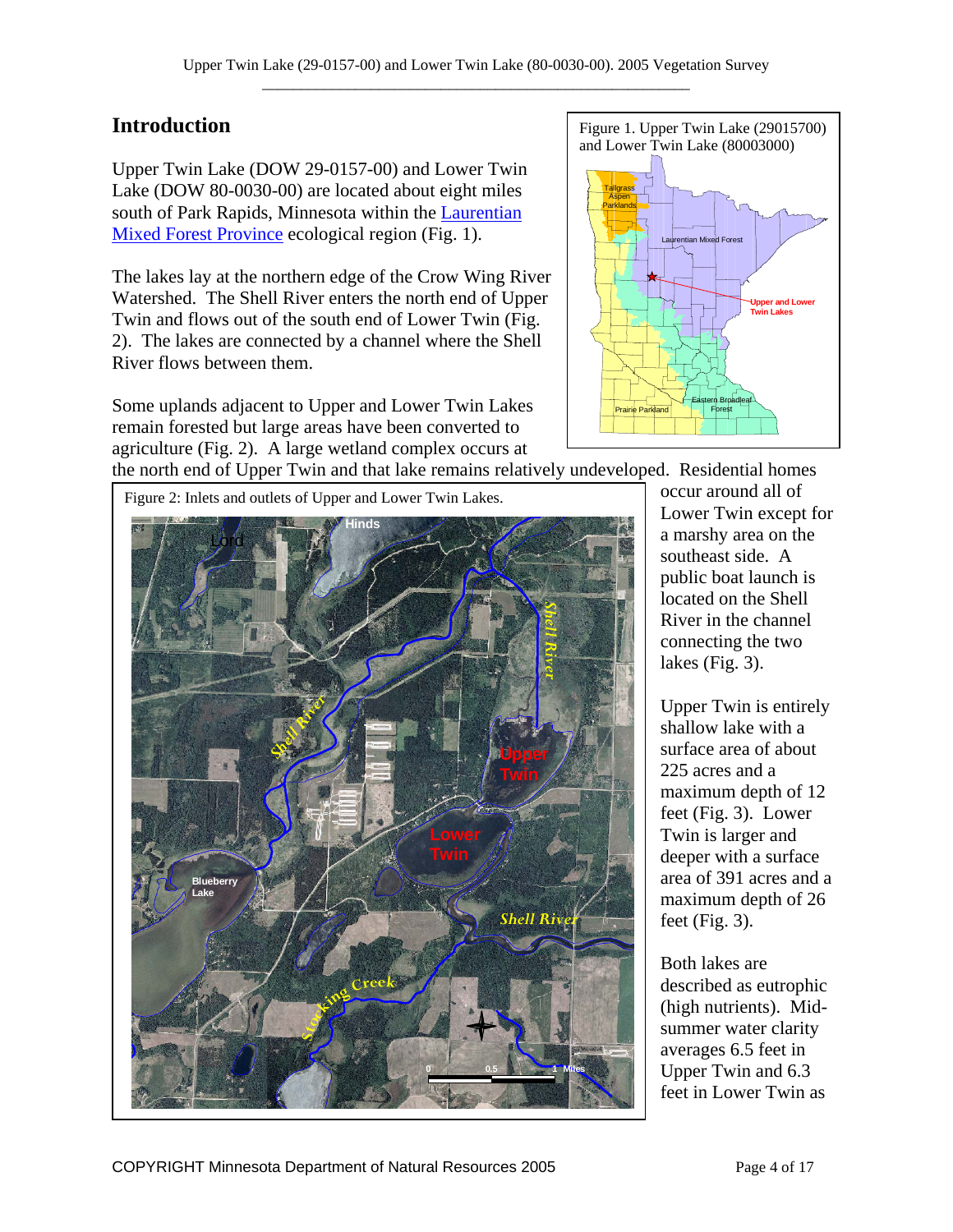

measured by Secchi depth readings between 1995 and 2003 (MPCA 2005).

Aquatic plant surveys have previously been conducted on these lakes in 1949 by MnDNR Game Lake Program and in 1988 by MnDNR Fisheries Lake Survey Program (MnDNR Lake Files). Historically, vegetation has been described as abundant with plant growth to a depth of 12 feet in Lower Twin and to nine feet in Upper Twin. Wild rice was estimated to cover about 25 acres of Lower Twin Lake in 1949. Both previous surveys list a variety of common native species including wild rice (*Zizania aquatica*), bulrush (*Scirpus* sp.), yellow waterlily (*Nuphar*

sp.), white waterlily (*Nymphaea* sp.), coontail (*Ceratophyllum demersum*), Canada waterweed (*Elodea canadensis*), native pondweeds (*Potamogeton* spp.), northern milfoil (*Myriophyllum* sp.) and muskgrass (*Chara* sp.) (MnDNR Lake Files).

Upper and Lower Twin Lakes are among several lakes in this watershed where the non-native plant, curly-leaf pondweed (*Potamogeton crispus*) has invaded.

### **Vegetation Survey Objectives**

The purpose of vegetation survey of Upper and Lower Twin Lakes was to describe the current aquatic plant community including:

- 1) Estimate the maximum depth of rooted vegetation
- 2) Estimate the percent of the lake occupied by rooted vegetation
- 3) Record the aquatic plant species that occur in the lake
- 4) Estimate frequencies of occurrence of individual species
- 5) Develop distribution maps for the common species

## **Methods**

A Point-Intercept vegetation survey of Upper Twin Lake was conducted on June 22, 2005 and of Lower Twin Lake on June 23, 2005 following the methodology described by Madsen (1999). Survey waypoints were created using Geographic Information System (GIS) software. To establish a minimum of 100 points within the vegetated zone of each lake, sample point spacing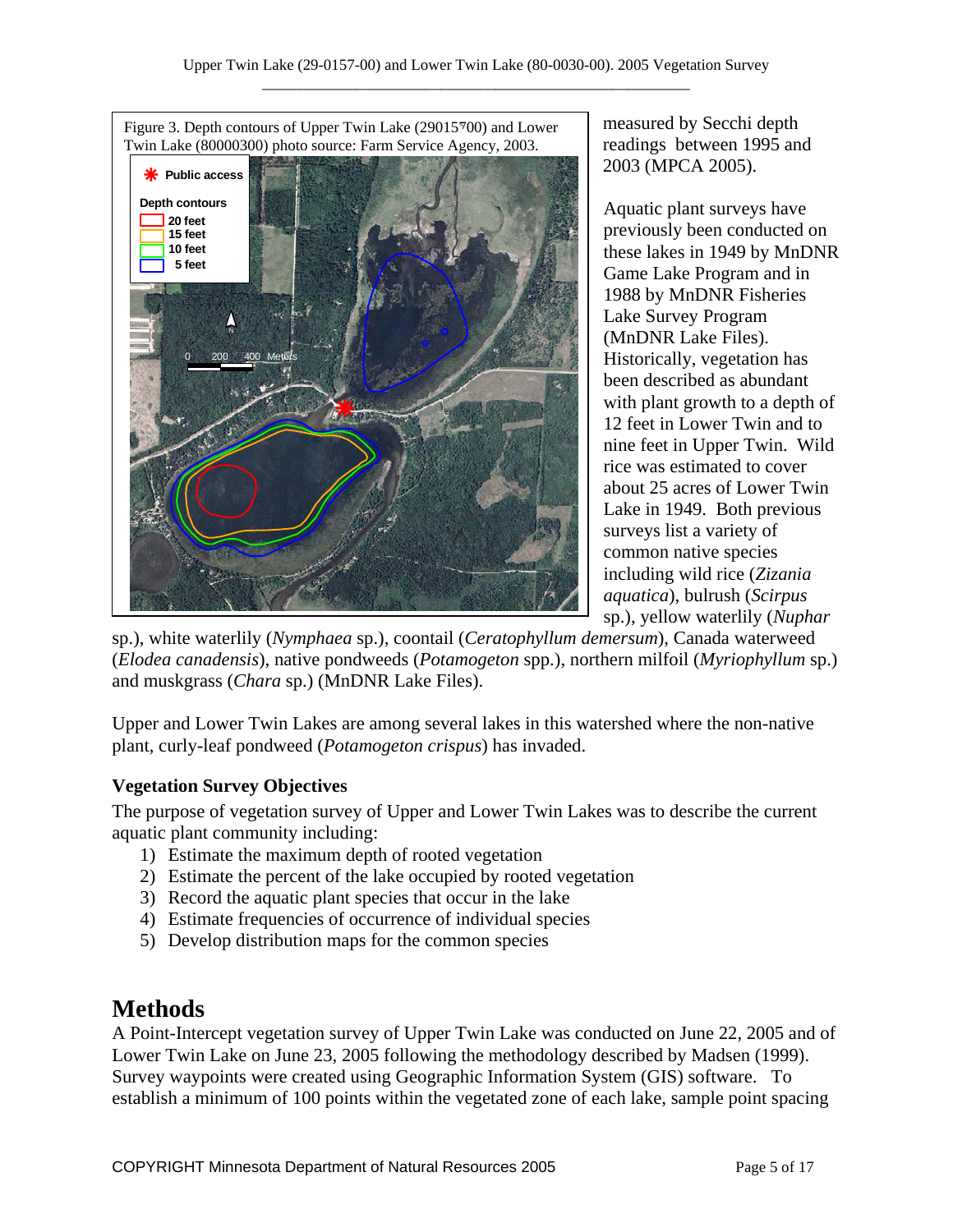was different on each lake. Survey points were spaced 70 meters apart on Upper Twin Lake and 60 meters apart on Lower Twin (Fig. 4).



Survey waypoints were downloaded into a Global Positioning System (GPS) receiver and the GPS unit was used to navigate the boat to each sample point. One side of the boat was designated as the sampling area. At each site, water depth was recorded in one foot increments

using a measured stick in water depths less than eight feet and an electronic depth finder in water depths greater than eight feet. The surveyors recorded all plant species found within a one meter squared sample site at the pre-designated side of the boat. A double-headed, weighted garden rake, attached to a rope (Fig. 5) was used to survey vegetation not visible from the surface. If curly-leaf pondweed was present at a site, surveyors recorded whether or not it formed surface mats at that site.

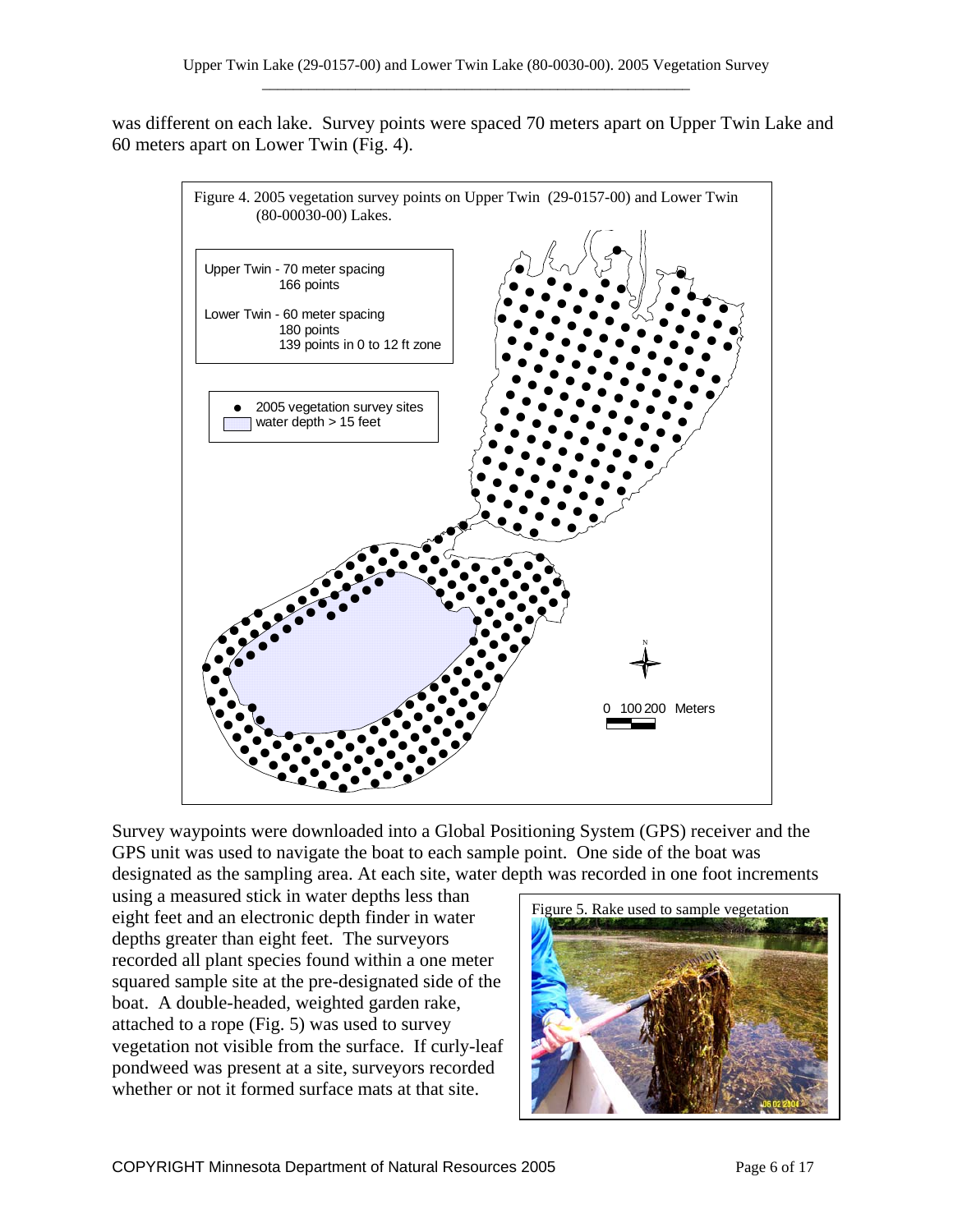The entire basin of Upper Twin was sampled but in Lower Twin, surveyors sampled to a depth of 16 feet after initial sampling found no vegetation in depths greater than 12 feet. Surveyors sampled a total of 166 points in Upper Twin and 180 points in Lower Twin (Fig. 4).

Nomenclature for plant identification followed Crow and Hellquist (2000).

Data were entered into a Microsoft Access database and frequency of occurrence was calculated for each species as the number of sites in which a species occurred divided by the total number of sample sites. Frequency was calculated for the entire vegetated zone of each lake (shore to 12 feet). In Upper Twin Lake, all 166 sample points occurred within this depth range and in Lower Twin Lake, 139 sample points were in this depth range. Sampling points were also grouped by water depth and separated into five depth zones for analysis: 0 to 3 feet, and 4 to 6 feet, 7 to 9 feet, 10 to 12 feet, 13 to 20 feet.

#### *Example:*

In Lower Twin Lake, there were 180 sample sites but only 139 occurred within the vegetated zone from shore to 12 feet.

In 2005, muskgrass occurred in 55 of the sample sites within the shore to 12 feet zone. Frequency of muskgrass in vegetated zone of Lower Twin Lake =  $55/139$  (\*100) =  $40\%$ 

## **Results**

#### **Number of species recorded**

A total of 29 native aquatic plant species were recorded in Upper and Lower Twin Lakes, including five emergent, four floating-leaved, two free-floating and 18 submerged species (Table 1). Curly-leaf pondweed (*Potamogeton crispus*), a non-native, submerged aquatic plant species was documented in the lake.

#### **Maximum depth of vegetation and percent of lake with vegetation**

Vegetation was found to the maximum depth sampled (10 feet) in Upper Twin Lake and to 11 feet in Lower Twin Lake. While nearly the entire basin of Upper Twin supports vegetation only two-thirds of Lower Twin is shallow enough for aquatic plant growth. Within the depth zone from shore to 12 feet, 95 percent of the Upper Twin sites and 94 percent of the Lower Twin sites contained vegetation (Fig. 6).

In both lakes, plants were most abundant in depths less than ten feet, where nearly all sample sites were vegetated (Fig. 7). In depth zone from 10 to 12 feet, at least half the sites lacked vegetation and no vegetation was found beyond that depth zone (Fig. 7).

#### **Distribution of species by water depth**

The highest number of plant species was found in the zone from shore to a depth of three feet (Fig. 8). Free-floating and floating-leaved species were only found to a depth of six feet.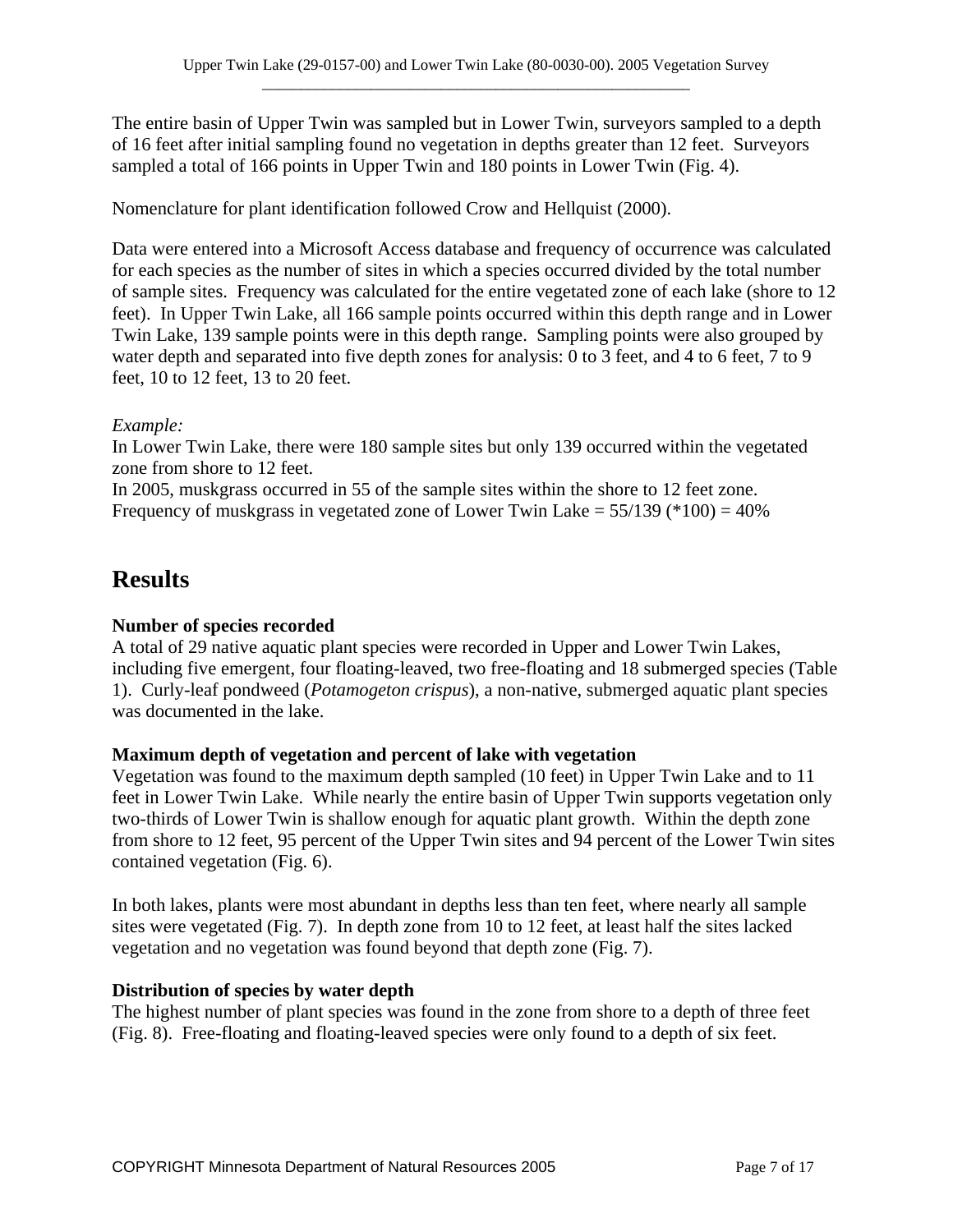## **Table 1. Aquatic Plants of Upper Twin (29-0157-00) and Lower Twin (80-00030-00) Lakes, June 22-23, 2005**

| requeste, euremned for entrie regenned zone (onore to 12 feet depth)<br>$Frequency = percent of sites in which species occurred$                                                                                                       |                            |                            |                                         |                                 |
|----------------------------------------------------------------------------------------------------------------------------------------------------------------------------------------------------------------------------------------|----------------------------|----------------------------|-----------------------------------------|---------------------------------|
|                                                                                                                                                                                                                                        |                            |                            | <b>U.pper</b><br>Twin<br>166<br>samples | Lower<br>Twin<br>139<br>samples |
| <b>Life Form</b>                                                                                                                                                                                                                       | <b>Common Name</b>         | <b>Scientific Name</b>     | Frequency                               |                                 |
| SUBMERGED-ANCHORED<br>These plants grow primarily<br>under the water surface.<br>Upper leaves may float near<br>the surface and flowers may<br>extend above the surface.<br>Plants are often rooted or<br>anchored to the lake bottom. | Canada waterweed           | Elodea canadensis          | 59                                      | 43                              |
|                                                                                                                                                                                                                                        | <b>Curly-leaf pondweed</b> | <b>Potamogeton crispus</b> | 43                                      | 38                              |
|                                                                                                                                                                                                                                        | Flat-stem pondweed         | Potamogeton zosteriformis  | 28                                      | 32                              |
|                                                                                                                                                                                                                                        | Northern watermilfoil      | Myriophyllum sibiricum     | 15                                      | 46                              |
|                                                                                                                                                                                                                                        | Coontail                   | Ceratophyllum demersum     | 23                                      | 16                              |
|                                                                                                                                                                                                                                        | <b>Muskgrass</b>           | Chara sp.                  | $\overline{2}$                          | 40                              |
|                                                                                                                                                                                                                                        | White water buttercup      | Ranunculus sp.             | 18                                      | 17                              |
|                                                                                                                                                                                                                                        | Narrowleaf pondweed        | Potamogeton freisii*       | 12                                      | 20                              |
|                                                                                                                                                                                                                                        | Whitestem pondweed         | Potamogeton praelongus     | 13                                      | $\overline{c}$                  |
|                                                                                                                                                                                                                                        | Greater bladderwort        | Utricularia vulgaris       | $\overline{2}$                          | 9                               |
|                                                                                                                                                                                                                                        | Clasping-leaf pondweed     | Potamogeton richardsonii   | $\mathfrak{Z}$                          | $\overline{2}$                  |
|                                                                                                                                                                                                                                        | Sago pondweed              | Stuckenia pectinata        | $\overline{2}$                          | 1                               |
|                                                                                                                                                                                                                                        | Water stargrass            | Zosterella dubia           | $\mathbf{1}$                            | $\overline{c}$                  |
|                                                                                                                                                                                                                                        | Stonewort                  | Nitella sp.                | $\overline{2}$                          | ---                             |
|                                                                                                                                                                                                                                        | Wild celery                | Vallisneria americana      | $- - - -$                               | 1                               |
|                                                                                                                                                                                                                                        | Bushy pondweed             | Najas flexilis             | $---$                                   | $\overline{c}$                  |
|                                                                                                                                                                                                                                        | Large-leaf pondweed        | Potamogeton amplifolius    | 1                                       | - --                            |
|                                                                                                                                                                                                                                        | Illinois pondweed          | Potamogeton illinoensis    | 1                                       | ---                             |
|                                                                                                                                                                                                                                        | Water marigold             | Megaladonta beckii         | $---$                                   | 1                               |
|                                                                                                                                                                                                                                        |                            |                            |                                         |                                 |
|                                                                                                                                                                                                                                        |                            |                            |                                         |                                 |
| FREE-FLOATING                                                                                                                                                                                                                          | Lesser duckweed            | Lemna minor                | 10                                      | ---                             |
| These plants float on the<br>water and drift with water<br>currents.                                                                                                                                                                   | Star duckweed              | Lemna trisulca             | 1                                       | $---$                           |
|                                                                                                                                                                                                                                        |                            |                            |                                         |                                 |
| <b>FLOATING</b><br>These plants are rooted in the<br>lake bottom and have leaves that                                                                                                                                                  | Yellow waterlily           | Nuphar variegata           | 14                                      | 32                              |
|                                                                                                                                                                                                                                        | White waterlily            | Nymphaea odorata           | 5                                       | 5                               |
| float on the water surface. Many                                                                                                                                                                                                       | Watershield                | Brasenia schreberi         | $\mathbf{1}$                            | ---                             |
| have colorful flowers that extend<br>above the water                                                                                                                                                                                   | Floating-leaf pondweed     | Potamogeton natans         | 3                                       | 9                               |
|                                                                                                                                                                                                                                        |                            |                            |                                         |                                 |
| <b>EMERGENT</b><br>These plants extend well<br>above the water surface and<br>are usually found in shallow                                                                                                                             | Wild Rice                  | Zizania palustris          | 5                                       | 53                              |
|                                                                                                                                                                                                                                        | Hardstem bulrush           | Scirpus acutus             | $\overline{2}$                          | 14                              |
|                                                                                                                                                                                                                                        | spikerush                  | Eleocharis sp.             | 1                                       | 44                              |
|                                                                                                                                                                                                                                        | Giant Cane                 | Phragmites australis       | 1                                       | $- -$                           |
| water, near shore.                                                                                                                                                                                                                     | Cattail                    | Typha sp.                  | 1                                       | $\overline{2}$                  |

Frequency calculated for entire vegetated zone (shore to 12 feet depth)

\* Potamogeton freisii was confirmed in the lake but other narrow-leaf pondweeds (*Potamogeton* spp.) may also have been present. All narrow-leaf pondweeds were grouped together for analysis.

Highlite = non-native species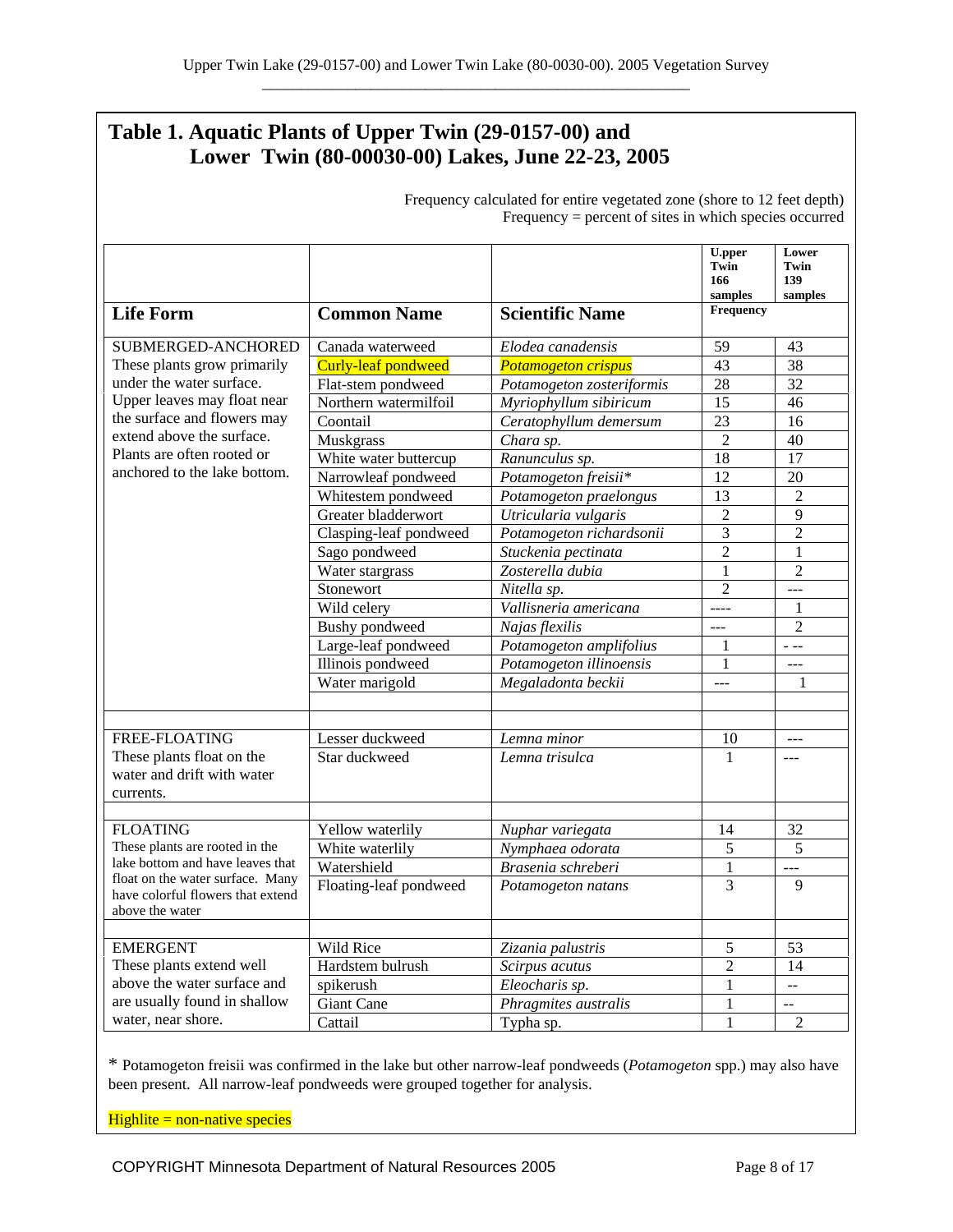

Emergent plants were mostly restricted to depths less than six feet except for one site in eight feet of water where wild rice occurred but did not reach the water surface. Submerged species occurred at all water depths within the vegetated zone with most species present in depths from shore to six feet. Nine submerged species were found in depths greater than six feet and only four species occurred in depths greater than nine feet (Fig. 8).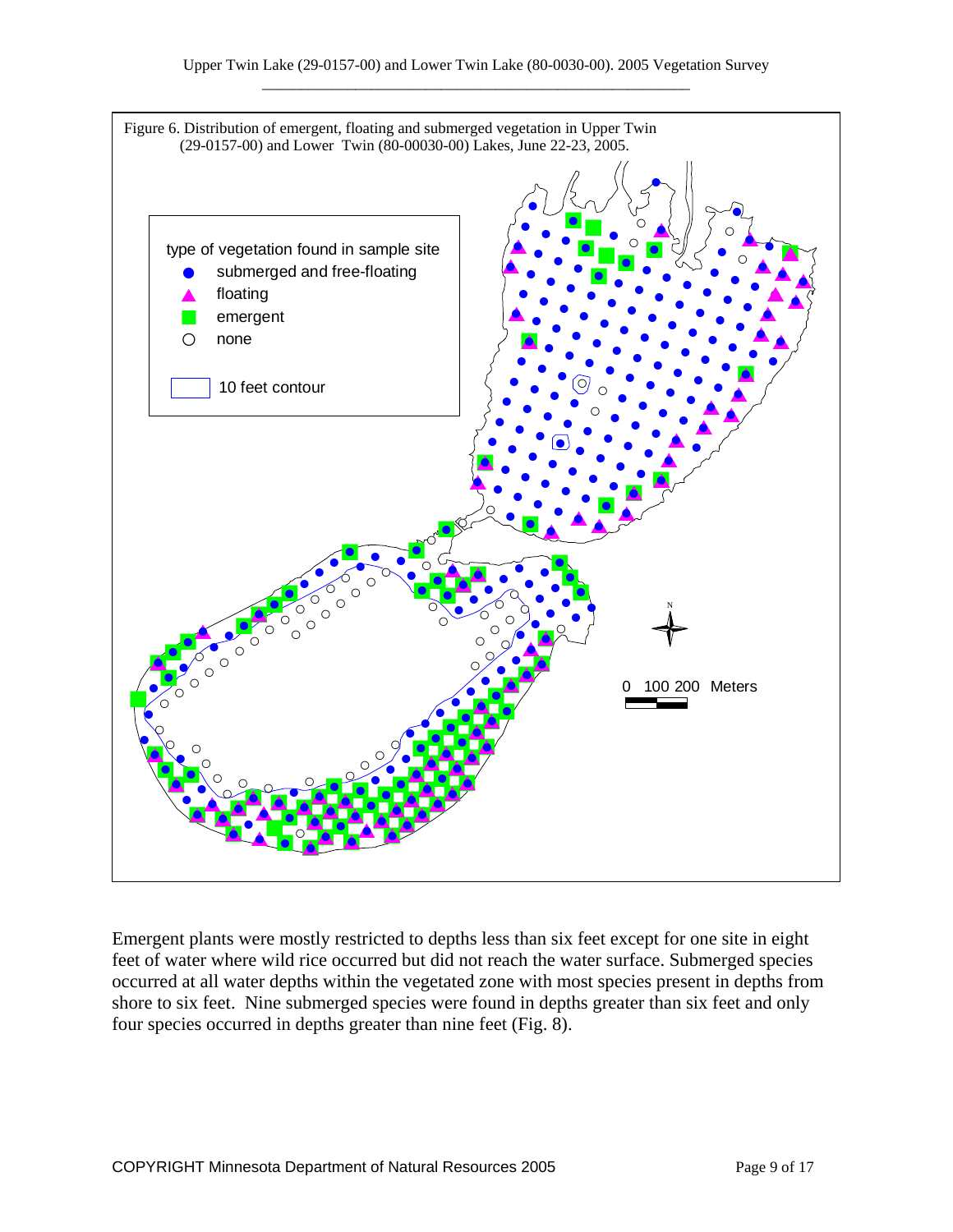



#### **Emergent and Floating-leaf plants**

Within the depth zone from shore to six feet, emergent plants occurred in 11 percent of the Upper Twin sites and 67 percent of the Lower Twin shallow sites (Fig. 6). [Wild rice](http://www.dnr.state.mn.us/aquatic_plants/emergent_plants/wildrice.html) (*Zizania aquatica*) was the most common emergent species and was found in seven percent of the Upper Twin shallow sites (shore to six feet) and in 60 percent of the Lower Twin shallow sites. Other emergent species included [bulrush](http://www.dnr.state.mn.us/aquatic_plants/emergent_plants/bulrushes.html) (*Scirpus* sp.)(Fig. 9), spikerush (*Eleocharis* sp.) giant cane (*Phragmites australis*) and cattail (*Typha* sp.) (Table 1).

Floating-leaf plants were present in 23 percent of the Upper Twin shallow sites (shore to six feet)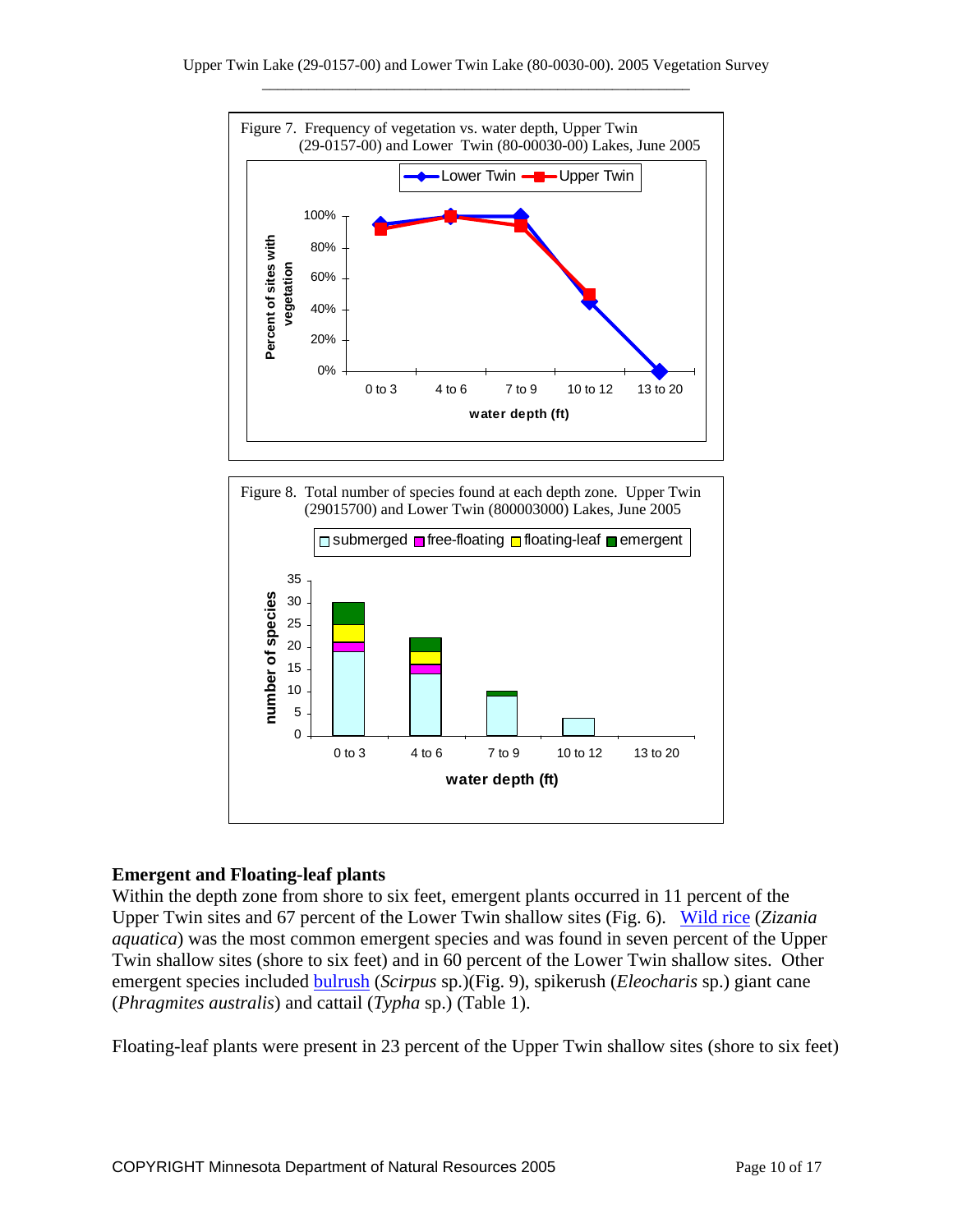

and in 41 percent of the Lower Twin shallow sites (Fig. 6). [Yellow waterlily](http://www.dnr.state.mn.us/aquatic_plants/floatingleaf_plants/spatterdock.html) (*Nuphar variegata*) was the most common floating-leaf species and occurred in 18 percent of the Upper Twin shallow sites and in 37 percent of the Lower Twin shallow sites. Other floating-leaf species found were White [waterlily](http://www.dnr.state.mn.us/aquatic_plants/floatingleaf_plants/white_water_lily.html) (*Nymphaea odorata*), [Watershield](http://www.dnr.state.mn.us/aquatic_plants/floatingleaf_plants/watershield.html) (*Brasenia schreberi*), and floating-leaf pondweed (*Potamogeton natans*).

#### **Common submerged species**

In Upper Twin Lake, 92 percent of the sample sites contained submerged vegetation and native submerged species were present in 84 percent of the sites. In Lower Twin, within the shore to 12 feet zone, submerged plant were present in 92 percent the sites and native submerged species occurred in 91 percent of the sites. In shallow areas of both lakes, submerged vegetation often reached the water surface (Fig 10).

The most common native submerged species were Canada waterweed (*Elodea* 



*canadensis*), flatstem pondweed (*Potamogeton zosteriformis*), northern watermilfoil (*Myriophyllum sibiricum*), coontail (*Ceratophyllum demersum*) and muskgrass (*Chara* sp.). These species occurred in more than 20 percent of the sites in at least one of the lakes (Table 1). [Canada waterweed](http://www.dnr.state.mn.us/aquatic_plants/submerged_plants/canada_waterweed.html) (*Elodea canadensis*) was present in 59 percent of the Upper Twin sites and in 43 percent of the Lower Twin sites (Table 1). This species is tolerant of lower turbidity (Nichols 1999) and most abundant in lake areas with fine sediments enriched with organic matter (Borman et al. 1997). It occurred throughout the vegetated zone of both lakes (Fig. 11). It was most abundant in depths less than seven feet and in Upper Twin Lake it was the dominant species in that shallow water zone (Fig. 12).

[Flatstem pondweed](http://www.dnr.state.mn.us/aquatic_plants/submerged_plants/narrowleaf_pondweeds.html) (*Potamogeton zosteriformis*) occurred in 28 percent of the Upper Twin sites and in 32 percent of the Lower Twin sites (Table 1). This species prefers soft sediments but is not tolerant of turbidity (Nichols 1999). It was widespread in both lakes (Fig. 11) but was common at different depth zones. In Upper Twin, it reached its maximum frequency at depths of four to six feet but in Lower Twin it was more abundant in depths of seven to nine feet, where it was the dominant species (Fig. 12).

[Northern watermilfoil](http://www.dnr.state.mn.us/aquatic_plants/submerged_plants/northern_watermilfoil.html) (*Myriophyllum sibiricum*) was more frequent in Lower Twin (46 percent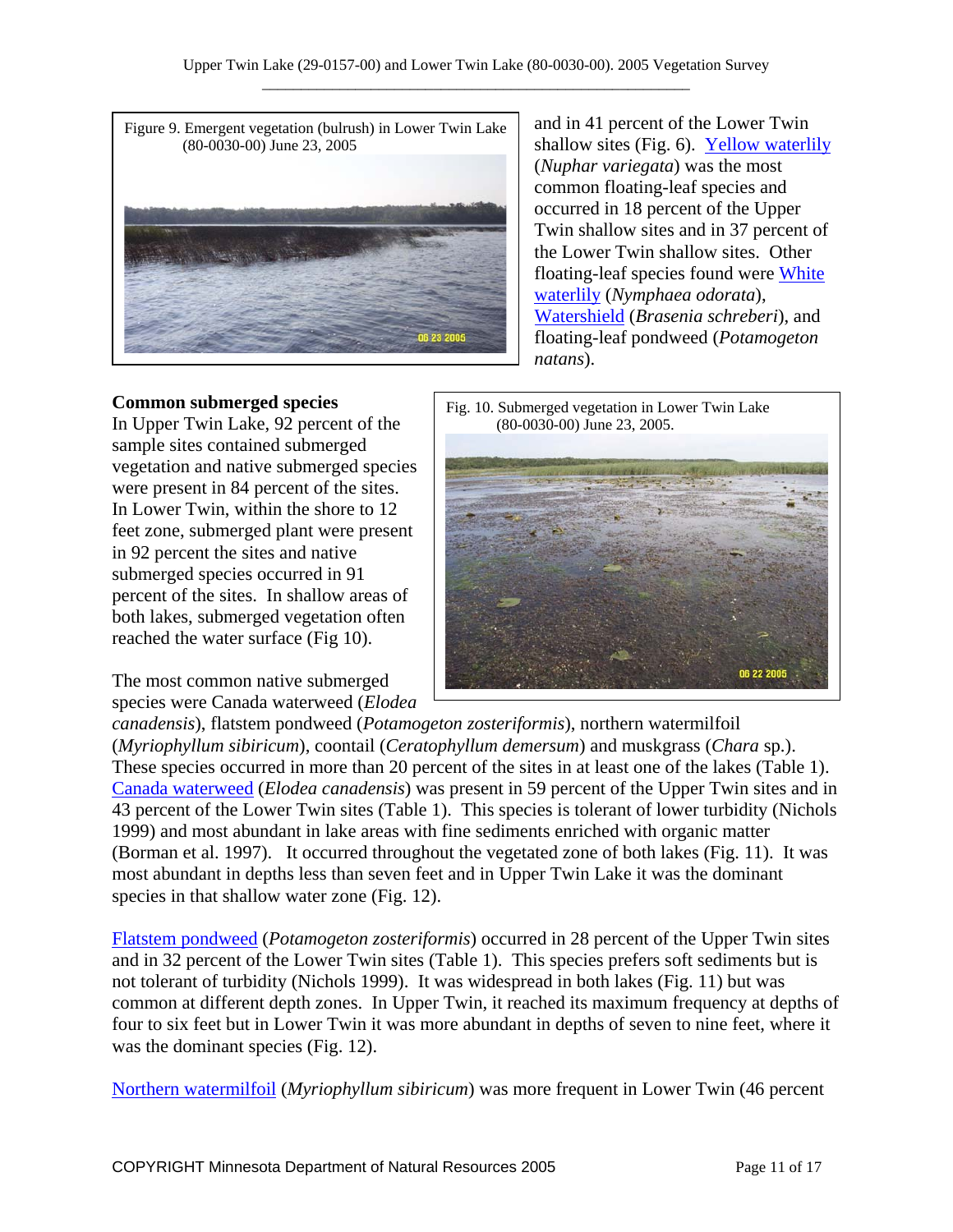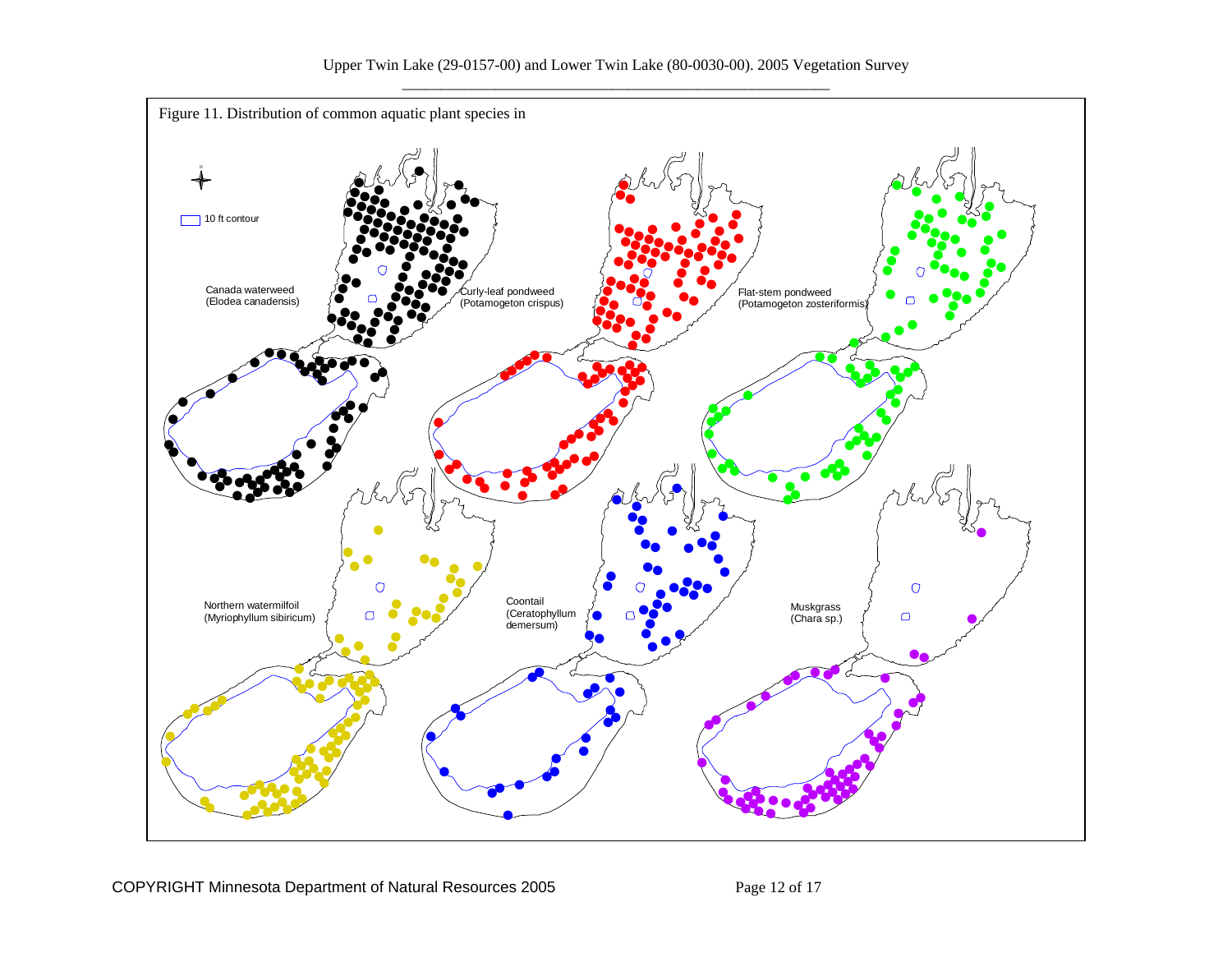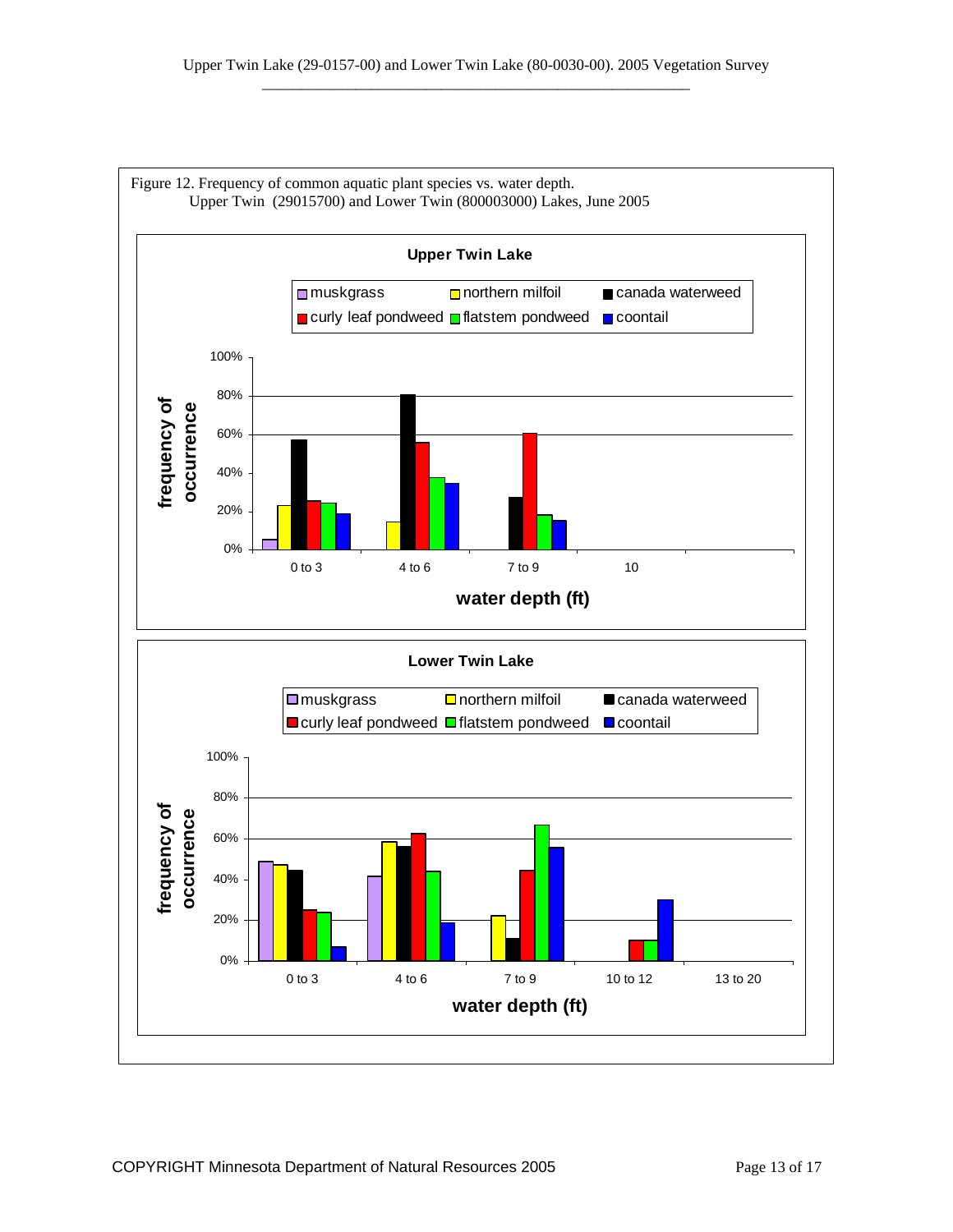frequency) than in Upper Twin (15 percent frequency) (Table 1 and Fig. 11). Northern milfoil prefers soft sediments but is not turbidity tolerant (Nichols 1999). In Upper Twin it was found to a depth of six feet but occurred to a depth of nine feet in Lower Twin (Fig. 12).

[Coontail](http://www.dnr.state.mn.us/aquatic_plants/submerged_plants/coontail.html) (*Ceratophyllum demersum*) was found in 23 percent of the Upper Twin site and in 16 percent in Lower Twin (Table 1). Like Canada waterweed, this species is turbidity tolerant and prefers soft sediments (Nichols 1999). Similar to flat-stem pondweed, this species was more common in depths great than three feet (Fig. 12).

[Muskgrass](http://www.dnr.state.mn.us/aquatic_plants/algae/chara.html) (*Chara* sp.) was not an important component of the Upper Twin community (two percent frequency) but occurred in 40 percent of the Lower Twin sites (Table 1). Muskgrass is a macroscopic algae that is common in many hardwater Minnesota lakes. Because this species does not form true stems, it is a low-growing plant, often found entirely beneath the water surface where it may form low "carpets" on the lake bottom. Muskgrass is adapted to variety of substrates and is often the first species to invade open areas of lake bottom where it can act as a sediment stabilizer. Unlike the other common submerged species, muskgrass is often found on sandy lake bottoms (Borman, et al. 1997). In was found to a depth of three feet in Upper Twin and to six feet in Lower Twin (Fig. 12).

All other native submerged species occurred in less than 20 percent of the sample sites of each lake (Table 1).

[Curly-leaf pondweed](http://www.dnr.state.mn.us/aquatic_plants/submerged_plants/curlyleaf_pondweed.html) (*Potamogeton crispus*) had a frequency of 43 percent in Upper Twin and 38 percent in Lower Twin (Table 1). Like many of the common native submerged species in these lakes, curly-leaf pondweed prefers soft substrates and is tolerant of turbidity. It occurred throughout the vegetated zone of both lakes (Fig. 11) and was most common in depths from four to nine feet (Fig. 12).

Curly-leaf pondweed is a non-native, submerged plant that has been present in Minnesota since at least 1910 (Moyle and Hotchkiss 1945) and is now found in at least 700 Minnesota lakes (Invasive Species Program 2005). Like many native submerged plants, it is perennial but it has a unique life cycle that may provide a competitive advantage over native species. Curly-leaf pondweed is actually dormant during late summer and begins new growth in early fall. Winter foliage is produced and continues to grow under ice (Wehrmeister and Stuckey, 1978). Curlyleaf reaches its maximum growth in May and June, when water temperatures are still too low for most native plant growth. In late spring and early summer, curly-leaf plants form structures called "turions" which are hardened stem tips that break off and fall to the substrate. Turions remain dormant through the summer and germinate into new plants in early fall (Catling and Dobson, 1985). During its peak growth in spring, curly-leaf may reach the water surface at certain depths and create dense mats. During the June 2005 survey, curly-leaf surface mats were reported in only four percent of the Upper Twin sample sites (Fig 13).

For more information on curly-leaf pondweed, see pg 51 of this report: [Management of Curly](http://files.dnr.state.mn.us/ecological_services/invasives/annualreport.pdf)[leaf pondweed](http://files.dnr.state.mn.us/ecological_services/invasives/annualreport.pdf)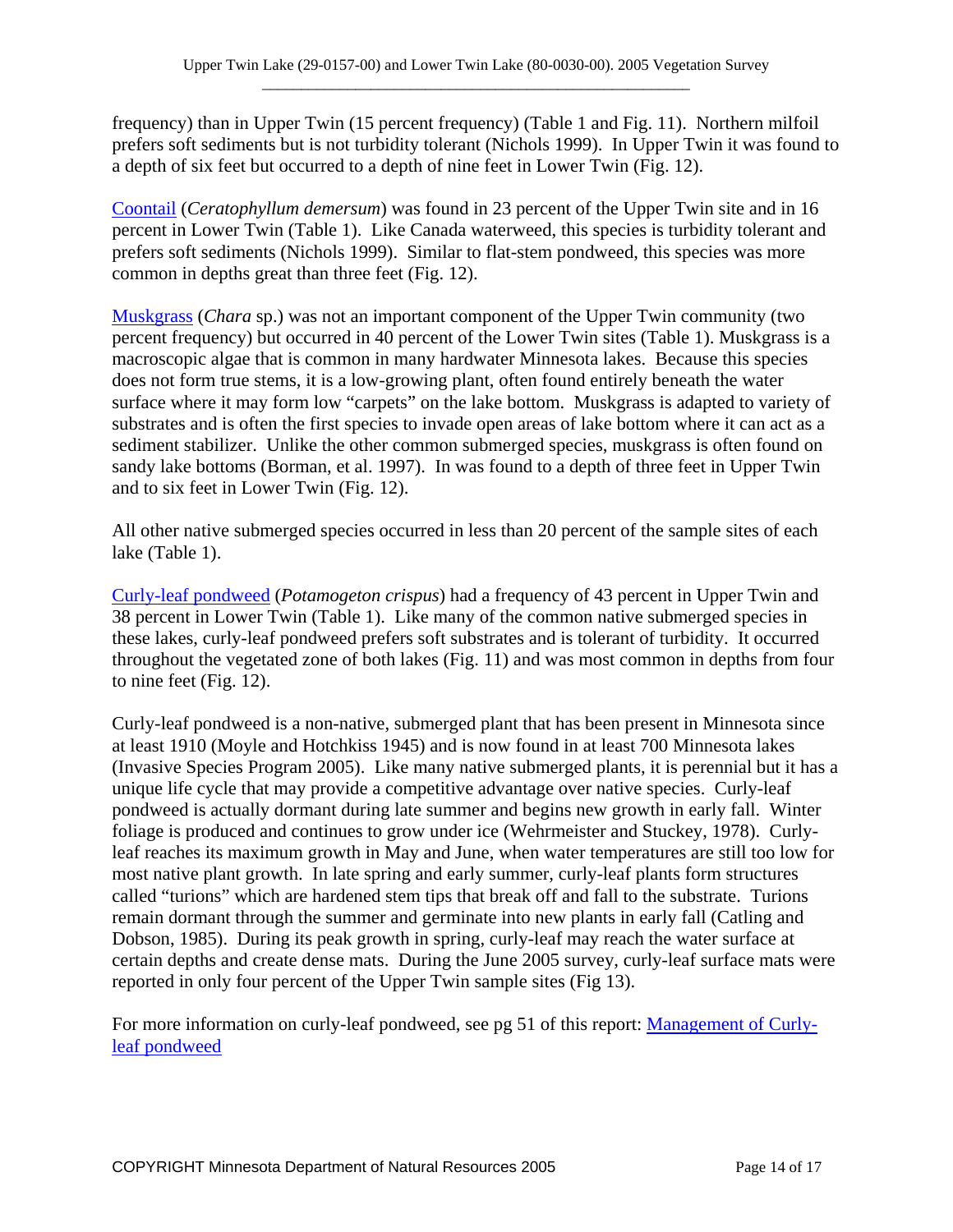

### **Discussion**

The broad shallow zones of Upper and Lower Twin Lake provide ideal conditions for aquatic plant growth. The lake supports a diversity of native plant species and the mix of emergent, floating and submerged plant communities provide multiple benefits including fish and wildlife habitat, shoreline protection and nutrient uptake (click here for more information on: value of aquatic plants)

Despite the presence and high abundance of the non-native species, curly-leaf pondweed, native species remain important in these lakes. By contrast, in nearby Blueberry Lake in Wadena County, curly-leaf pondweed has become the dominant species and forms dense surface mats over much of the lake while few native species are found in depths greater than five feet. The high abundance of native submerged species in Upper and Lower Twin Lakes may help buffer against the potential negative impacts of curly-leaf pondweed.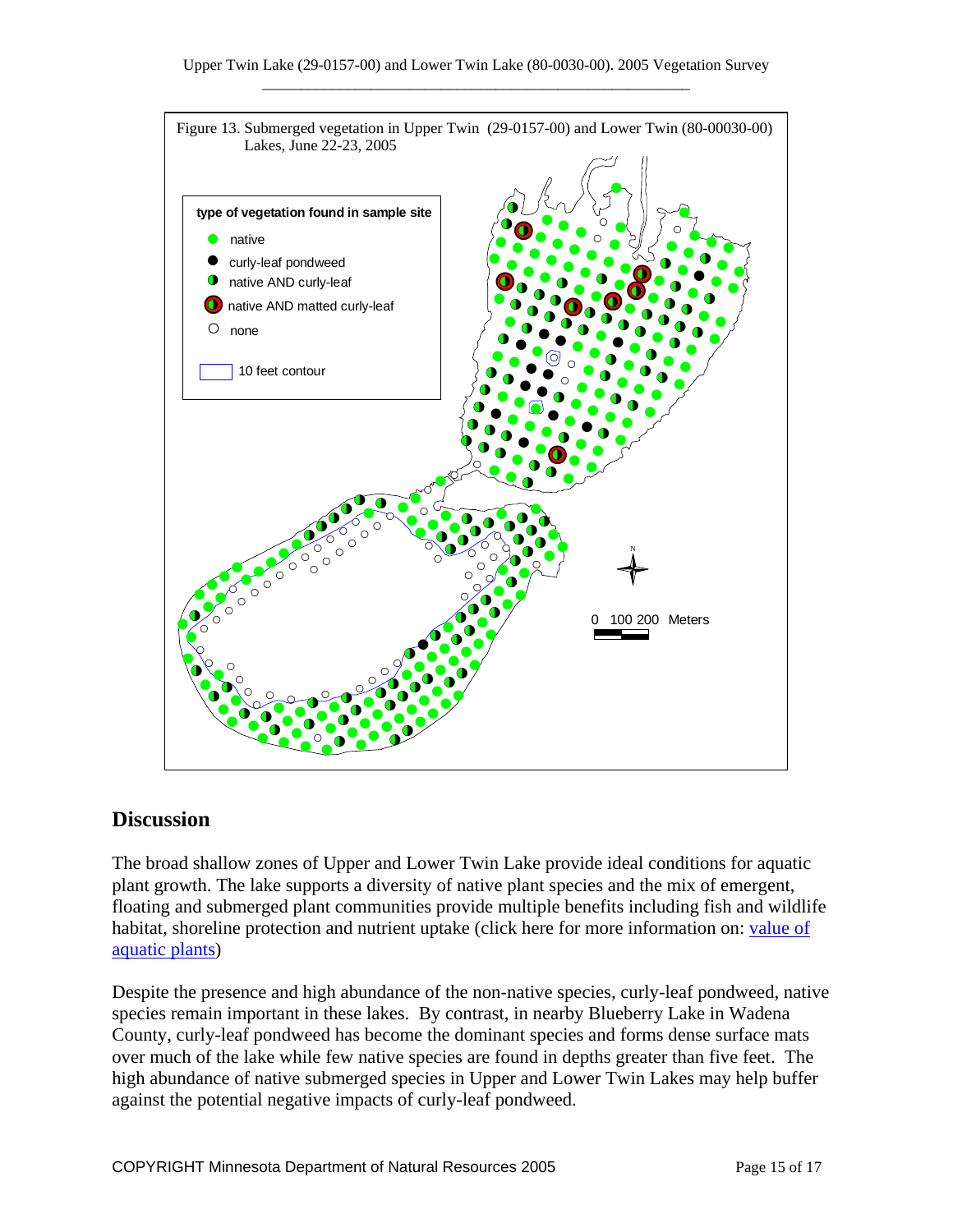#### **Monitoring changes in aquatic plant community**

The types and amounts of aquatic vegetation that occur within a lake are influenced by a variety of factors including water clarity and water chemistry. Monitoring change in the aquatic plant community can be helpful in determining whether changes in the lake water quality are occurring and for estimating the quality of vegetation habitat available for fish and wildlife communities. Data from the 2005 vegetation survey can also be used to monitor annual changes in the native and non-native plant species composition. In general, factors that may lead to change in native and non-native aquatic plant communities include:

- Change in water clarity If clarity increases in Upper and Lower Twin Lakes, submerged vegetation may be be more common beyond the nine feet depth.
- Snow and ice cover

Curly-leaf pondweed, in particular, may fluctuate in abundance in response to snow cover. Many native submerged plants also have the ability to grow under the ice, especially if there is little snow cover and sunlight reaches the lake bottom. In years following low snow cover, and/or a reduced ice-over period, curly-leaf and some native submerged plants may increase in abundance.

- Water temperatures / length of growing season In years with cool spring temperatures, submerged plants may be less abundant than in years with early springs and prolonged warm summer days.
- Natural fluctuation in plant species. Many submerged plants are perennial and regrow in similar locations each year. However, a few species such as wild rice (*Zizania aquatica*) and bushy pondweed (*Najas flexilis*) are annuals and are dependant on the previous years seed set for regeneration.
- Aquatic plant management activities Herbicide and mechanical control of aquatic plants can directly impact the aquatic plant community. Monitoring these control activities can help insure that non-target species are not negatively impacted.